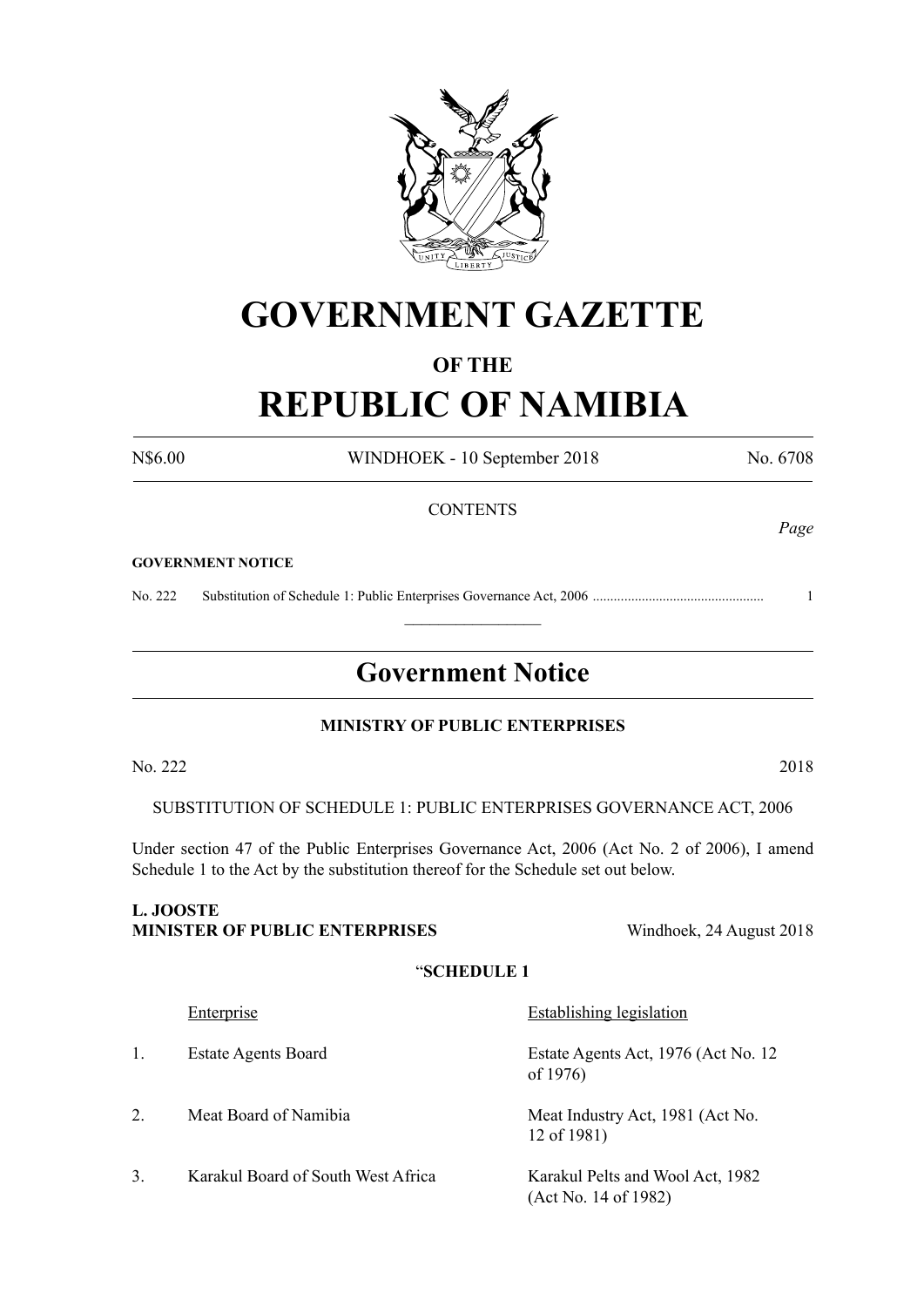| 2   | Government Gazette 10 September 2018               | 6708                                                                                |
|-----|----------------------------------------------------|-------------------------------------------------------------------------------------|
| 4.  | National Special Risks Insurance Association       | Second Finance Act, 1987 (Act No. 27 of<br>1987)                                    |
| 5.  | Namibian Broadcasting Corporation                  | Namibian Broadcasting Act, 1991 (Act)<br>No. 9 of 1991)                             |
| 6.  | National Fishing Corporation of Namibia<br>Limited | National Fishing Corporation of Namibia<br>Act, 1991 (Act No. 28 of 1991)           |
| 7.  | New Era Publication Corporation                    | New Era Publication Corporation Act,<br>1992 (Act No. 1 of 1992)                    |
| 8.  | Namibia Press Agency                               | Namibia Press Agency Act, 1992 (Act<br>No. 3 of 1992)                               |
| 9.  | Namibia Post and Telecom Holdings Limited          | Post Telecommunications Companies<br>Establishing Act, 1992 (Act No. 17 of<br>1992) |
| 10. | University of Namibia                              | University of Namibia Act, 1992 (Act<br>No. 18 of 1992)                             |
| 11. | Namibia Agronomic Board                            | Agronomic Industry Act, 1992 (Act No.<br>20 of 1992)                                |
| 12. | National Housing Enterprise                        | National Housing Enterprise Act, 1993<br>(Act No. 5 of 1993)                        |
| 13. | Namibia Development Corporation                    | Namibia Development Corporation Act,<br>1993 (Act No. 18 of 1993)                   |
| 14. | Namibian Ports Authority                           | Namibian Ports Authority Act, 1994<br>(Act No. 2 of 1994)                           |
| 15. | Social Security Commission                         | Social Security Act, 1994 (Act No. 34 of<br>1994)                                   |
| 16. | <b>Offshore Development Company</b>                | Export Processing Zone Act, 1995 (Act<br>No. 9 of 1995)                             |
| 17. | Minerals Development Fund of Namibia               | Minerals Development Fund of Namibia<br>Act, 1996 (Act No. 19 of 1996)              |
| 18. | Namibia Qualifications Authority                   | Namibia Qualifications Authority Act,<br>1996 (Act No. 29 of 1996)                  |
| 19. | Namibian College of Open Learning                  | Namibian College of Open Learning<br>Act, 1997 (Act No. 1 of 1997)                  |
| 20. | Game Products Trust Fund                           | Game Products Trust Fund Act, 1997<br>(Act No. 7 of 1997)                           |
| 21. | Namibia Water Corporation Limited                  | Namibia Water Corporation Act, 1997<br>(Act No. 12 of 1997)                         |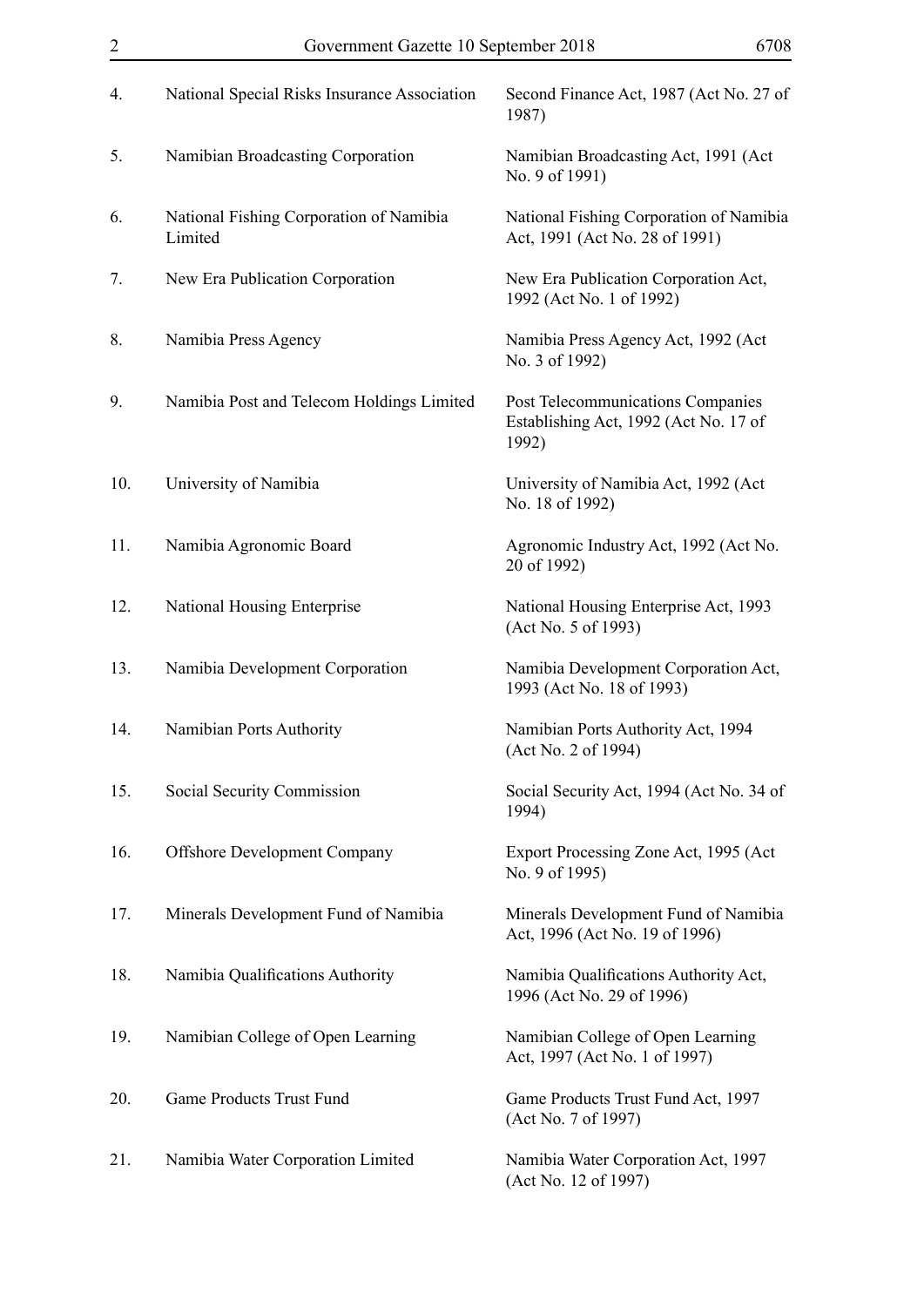| 6708 | Government Gazette 10 September 2018                                  | 3                                                                                                  |
|------|-----------------------------------------------------------------------|----------------------------------------------------------------------------------------------------|
| 22.  | Namibia Wildlife Resorts Company                                      | Namibia Wildlife Resorts Company Act,<br>1998 (Act No. 3 of 1998)                                  |
| 23.  | Security Enterprises and Security Officers<br><b>Regulation Board</b> | Security Enterprises and Security<br>Officers Act, 1998 (Act No. 19 of 1998)                       |
| 24.  | Namibia National Reinsurance Corporation                              | Namibia National Reinsurance<br>Corporation Act, 1998 (Act No. 22 of<br>1998)                      |
| 25.  | Namibia Airports Company                                              | Airports Company Act, 1998 (Act No. 25)<br>of 1998)                                                |
| 26.  | Transnamib Holdings Limited                                           | National Transport Services Holding<br>Company Act, 1998 (Act No. 28 of 1998)                      |
| 27.  | Diamond Board of Namibia                                              | Diamond Act, 1999 (Act No. 13 of 1999)                                                             |
| 28.  | Roads Contractor Company                                              | Roads Contractor Company Act, 1999<br>(Act No. 14 of 1999)                                         |
| 29.  | Namibia Institute of Pathology                                        | Namibia Institute of Pathology Act, 1999<br>(Act No. 15 of 1999)                                   |
| 30.  | Roads Authority                                                       | Roads Authority Act, 1999 (Act No. 17)<br>of 1999)                                                 |
| 31.  | Road Fund Administration                                              | Road Fund Administration Act, 1999<br>(Act No. 18 of 1999)                                         |
| 32.  | National Art Gallery of Namibia                                       | National Art Gallery of Namibia<br>Act, 2000 (Act No. 14 of 2000)                                  |
| 33.  | Namibia Tourism Board                                                 | Namibia Tourism Board Act, 2000<br>(Act No. 21 of 2000)                                            |
| 34.  | Trust Fund for Regional Development<br><b>Equity Provisions</b>       | Trust Fund for Regional and Development<br>and Equity Provisions Act, 2000 (Act No.<br>22 of 2000) |
| 35.  | Namibian Students Financial Assistance Fund                           | Namibian Students Financial Assistance<br>Fund Act, 2000 (Act No. 26 of 2000)                      |
| 36.  | <b>Fisheries Observer Agency</b>                                      | Marine Resources Act, 2000 (Act No. 27)<br>of 2000)                                                |
| 37.  | Meat Corporation of Namibia                                           | Meat Corporation of Namibia Act, 2001<br>(Act No. 1 of 2001)                                       |
| 38.  | Namibia Financial Institutions Supervisory<br>Authority               | Namibia Financial Institutions<br>Supervisory Authority Act, 2001 (Act<br>No. 3 of 2001)           |
| 39.  | Motor Vehicle Accidents Fund                                          | Motor Vehicle Accidents Fund Act, 2001<br>(Act No. 4 of 2001)                                      |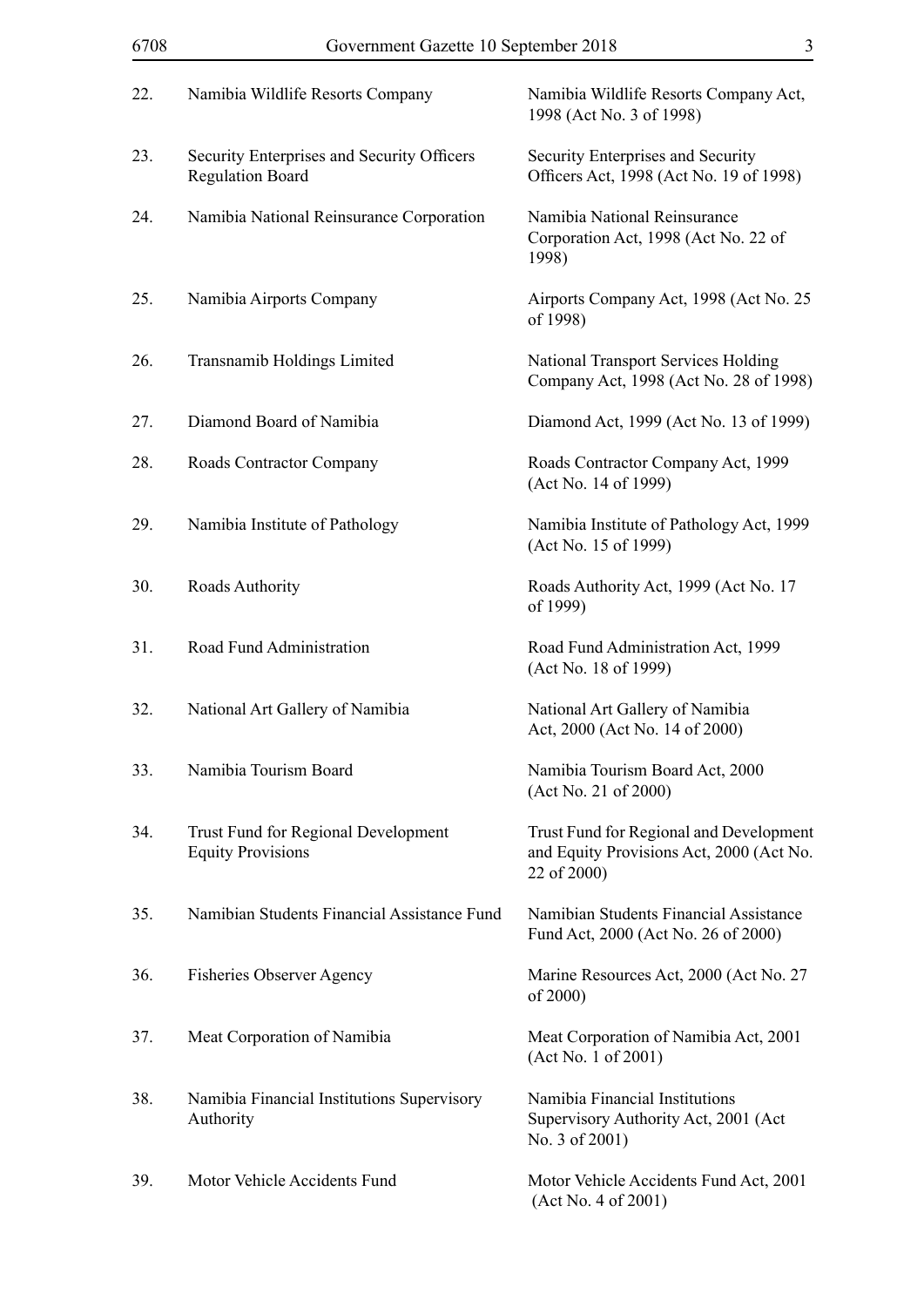| 40. | Environment Investment Fund of Namibia                       | Environment Investment Fund of<br>Namibia Act, 2001 (Act No. 13 of 2001)                           |
|-----|--------------------------------------------------------------|----------------------------------------------------------------------------------------------------|
| 41. | Development Bank of Namibia                                  | Development Bank of Namibia Act, 2002<br>(Act No. 8 of 2002)                                       |
| 42. | Namibian Competition Commission                              | Competition Act, 2003 (Act No. 2 of<br>2003)                                                       |
| 43. | Agricultural Bank of Namibia                                 | Agricultural Bank of Namibia Act, 2003<br>(Act No. 5 of 2003)                                      |
| 44. | Namibia Sports Commission                                    | Namibia Sports Act, 2003 (Act No. 12<br>of 2003)                                                   |
| 45. | National Council for Higher Education                        | Higher Education Act, 2003 (Act No. 26)<br>of 2003)                                                |
| 46. | National Commission on<br>Research, Science and Technology   | Research, Science and Technology Act,<br>2004 (Act No. 23 of 2004)                                 |
| 47. | National Disability Council                                  | National Disability Council Act, 2004<br>(Act No. 26 of 2004)                                      |
| 48. | National Heritage Council                                    | National Heritage Act, 2004 (Act No. 27)<br>of 2004)                                               |
| 49. | National Youth Service                                       | National Youth Service Act, 2005 (Act<br>No. 6 of 2005)                                            |
| 50. | Accreditation Board of Namibia                               | Accreditation Board of Namibia Act,<br>2005 (Act No. 8 of 2005)                                    |
| 51. | Namibia Standards Institution                                | Standards Act, 2005 (Act No. 18 of 2005)                                                           |
| 52. | <b>Electricity Control Board</b>                             | Electricity Act, 2007 (Act No. 4 of 2007)                                                          |
| 53. | Namibia Training Authority                                   | Vocational Education and Training Act,<br>2008 (Act No. 1 of 2008)                                 |
| 54. | Veterans Fund                                                | Veterans Act, 2008 (Act No. 2 of 2008)                                                             |
| 55. | National Youth Council                                       | National Youth Council Act, 2009 (Act<br>No. 3 of 2009)                                            |
| 56. | <b>Communications Regulatory Authority</b><br>of Namibia     | Communications Act, 2009 (Act No. 8)<br>of 2009)                                                   |
| 57. | Namibia Institute of Public<br>Administration and Management | Namibia Institute of Public Administration<br>and Management Act, 2010 (Act No. 10)<br>of $2010$ ) |
| 58. | Namibia Statistics Agency                                    | Statistics Act, 2011 (Act No. 9 of 2011)                                                           |